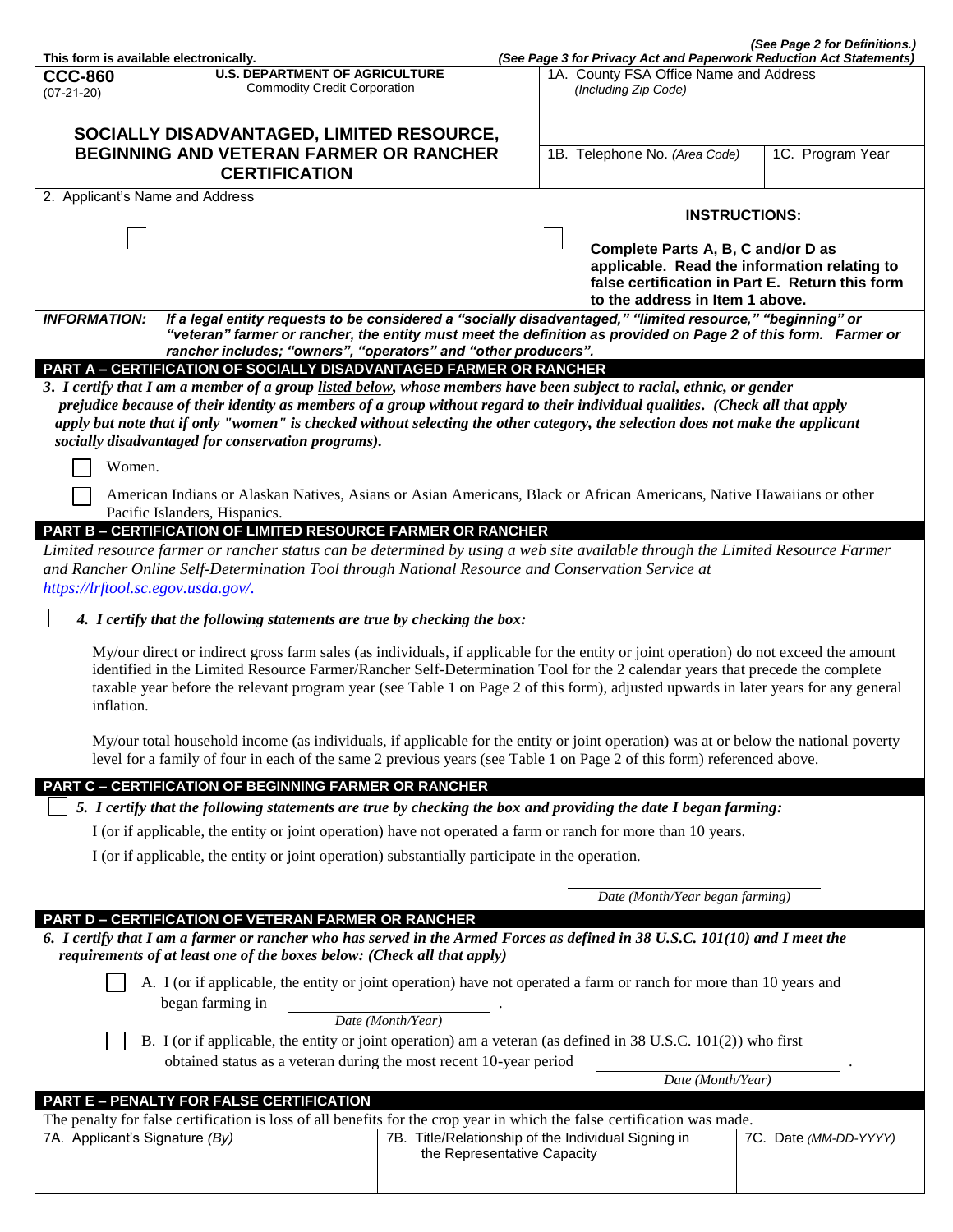### **A. Socially Disadvantaged Farmer or Rancher:**

A socially disadvantaged farmer or rancher is a farmer or rancher who is a member of a group whose members have been subject to racial, ethnic, or gender prejudice because of their identity as members of a group without regard to their individual qualities. Groups include: American Indians or Alaskan Natives, Asians or Asian Americans, Blacks or African Americans, Native Hawaiians or other Pacific Islanders, Hispanics, and women (for those selecting a group that includes gender). Note that if applicant only checks "women" without also selecting the other category the selection does not make applicant socially disadvantaged for conservation programs.

For entities requesting to be considered socially disadvantaged, at least 50% of the interest must be held by socially disadvantaged individuals.

# **B. Limited Resource Farmer or Rancher:**

A limited resource farmer or rancher is a farmer or rancher that meets the criteria for both of the following:

• A producer whose direct or indirect gross farm sales do not exceed the amount identified in the Limited Resource Farmer/Rancher Self-Determination Tool\* in each of the 2 calendar years that precede the complete taxable year before the relevant program year, adjusted upwards in later years for any general inflation, and

| Table 1: Direct and Indirect Gross Sales |                            |  |  |
|------------------------------------------|----------------------------|--|--|
| Program Year                             | <b>Corresponding Years</b> |  |  |
| 2017                                     | 2014 and 2015              |  |  |
| 2018                                     | 2015 and 2016              |  |  |
| 2019                                     | 2016 and 2017              |  |  |
|                                          | 2017 and 2018              |  |  |

• A producer whose total household income was at or below the national poverty level for a family of four in each of the same 2 previous years reference in paragraph (1) of this definition.

\* A limited resource farmer or rancher status can be determined using the web site available through the Limited Resource Farmer and Rancher Online Self-Determination Tool through National Resource and Conservation Service at *<https://lrftool.sc.egov.usda.gov/>*.

For entities requesting to be considered limited resource farmer or rancher, all members must be a limited resource farmer or rancher.

**Note:** This definition is not applicable to Farm Loan Programs.

# **C. Beginning Farmer or Rancher:**

A beginning farmer or rancher is a person or legal entity for which both of the following are true for the farmer or rancher:

- Has not operated a farm or ranch for more than 10 years, and
- Materially and substantially participates in the operation.

For entities to be considered a beginning farmer or rancher, at least 50% of the interest must be beginning farmers or ranchers.

**NOTE:** This definition is not inclusive of all Farm Loan Programs requirements.

#### **D. Veteran Farmer or Rancher:**

A veteran farmer or rancher is a farmer or rancher who has served in the Armed Forces (as defined in section 101 (10) of title 38) and  $w$ ho —

- Has not operated a farm or ranch for more than 10 years total, or
- Has obtained status as a veteran (as so defined in 38 U.S.C. 101(2)) during the most recent 10-year period.

For entities requesting to be considered a veteran farmer or rancher, at least 50% of the interest must be held by veteran farmers or ranchers.